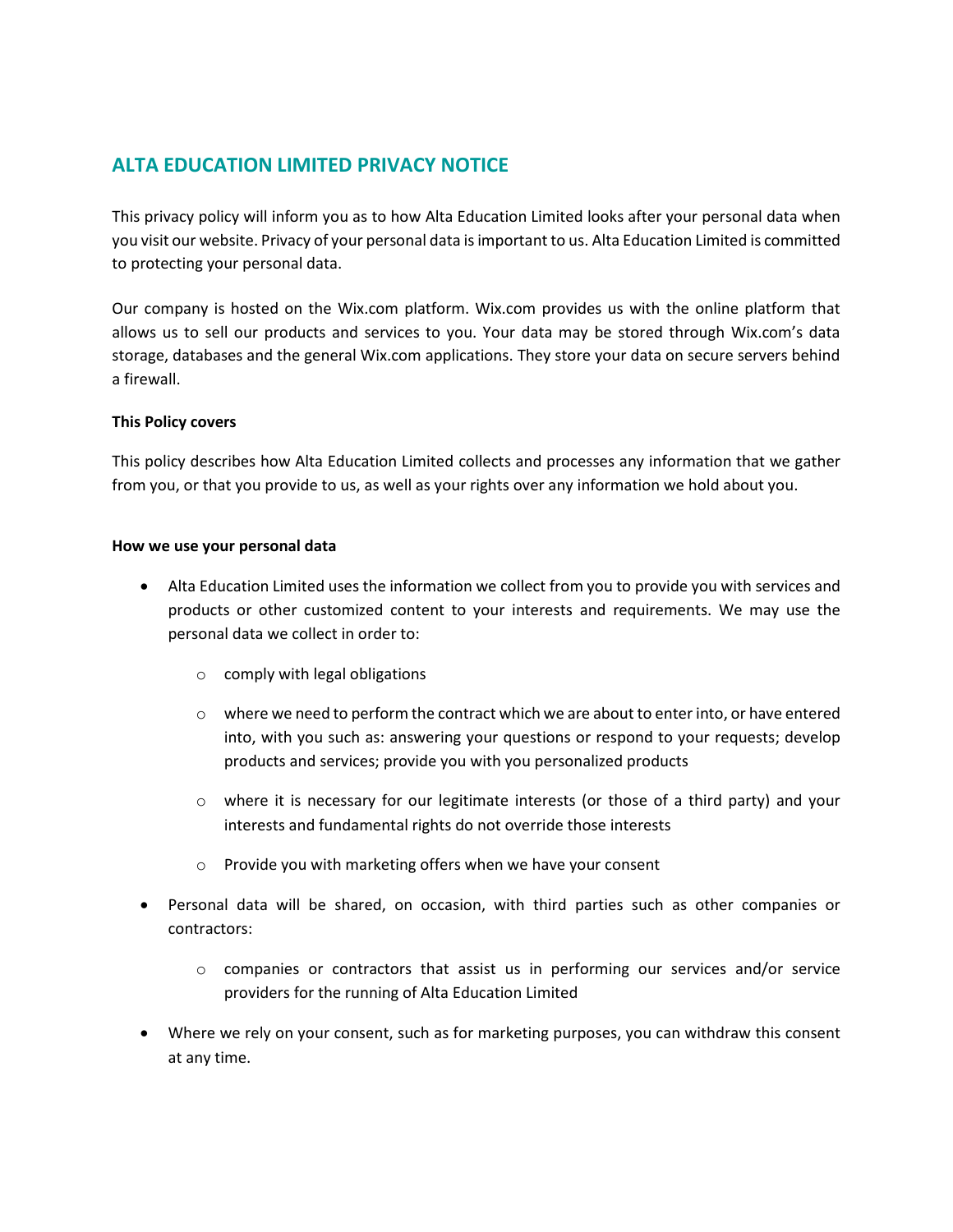• Our privacy policy sets out more details of this processing, including details of your data protection rights.

### **Information we collect**

We collect and process personal data about you when you interact with us and our website and when you purchase resources and/or services from us. The following are examples of information we may collect directly from you:

- o your name or your child's name
- o your or your child's gender
- o your age /date of birth or your child's age/date of birth together
- o your home address, email address and phone number
- o payment information and bank account details
- o information about your education preferences
- o communications, including documents, that you may send to us
- o your marketing preferences or future communication preferences, including any consents you have given us
- $\circ$  information related to the browser or device you use to access our website

### **How do we use this information**

We process this personal data for the following purposes:

- To fulfil a contract, or take steps linked to a contract: this is relevant where you purchase resources or services from us. This includes:
	- o verifying your identity
	- o taking payments
	- o Answer your questions or respond to your requests and communicating with you
	- $\circ$  providing customer services and arranging the delivery or other provision of resources or services.
- As required to conduct our business and pursue our legitimate interests, in particular: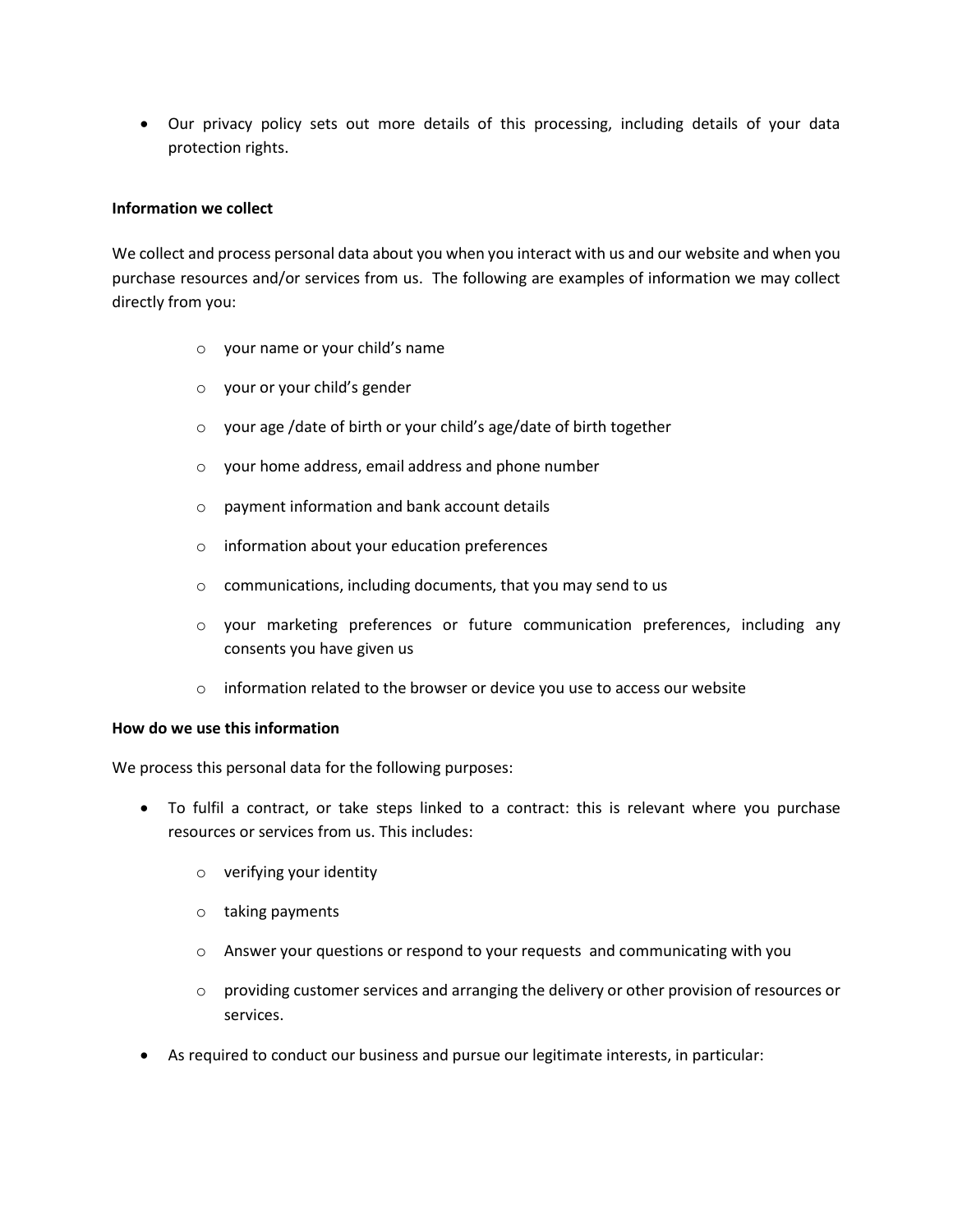- $\circ$  we will use your information to provide details of resources and services you have enquired about or resources or services you have requested, and respond to any comments or complaints you may send us;
- o we use information you provide to personalise our website, resources or services for you;
- $\circ$  we use information you provide to investigate any complaints received from you or from others, about our website or our resources or services;
- Where you give us consent:
	- o we may send you direct marketing in relation to our relevant resources and services, or other resources and services provided by us.;
	- $\circ$  we place cookies and similar technologies in accordance with our cookies policy as shown below in **Use of Cookies**, and the information provided to you when those technologies are used;
	- $\circ$  on other occasions where we ask you for consent, we will use the personal data for the purpose which we explain at that time.

### **Withdrawing consent and objecting to direct marketing**

Wherever we rely on your consent, you will always be able to withdraw that consent, although we may have other legal grounds for processing your personal data for other purposes, such as those set out above. You have an absolute right to opt-out of direct marketing, at any time. You can do this by following the instructions in the communication where this is an electronic message, or by contacting us using the details set out below.

### **Sharing of personal data**

We will share your personal data within Alta Education Limited for reporting, safeguarding, quality control and potential referral basis (for example, in respect of school or university applications). Personal data will also be shared with other organisations (i.e. schools amongst others) where necessary.

Personal data may be shared with government authorities and/or law enforcement officials if required for the purposes above, if mandated by law or if required for the legal protection of our legitimate interests in compliance with applicable laws.

Personal data will also be shared with third party service providers, who will process it on behalf of Alta Education Limited for the purposes identified above. In particular, we use third party providers of website hosting, maintenance and other services. Our website is hosted on the Wix.com platform.

### **Use of Cookies**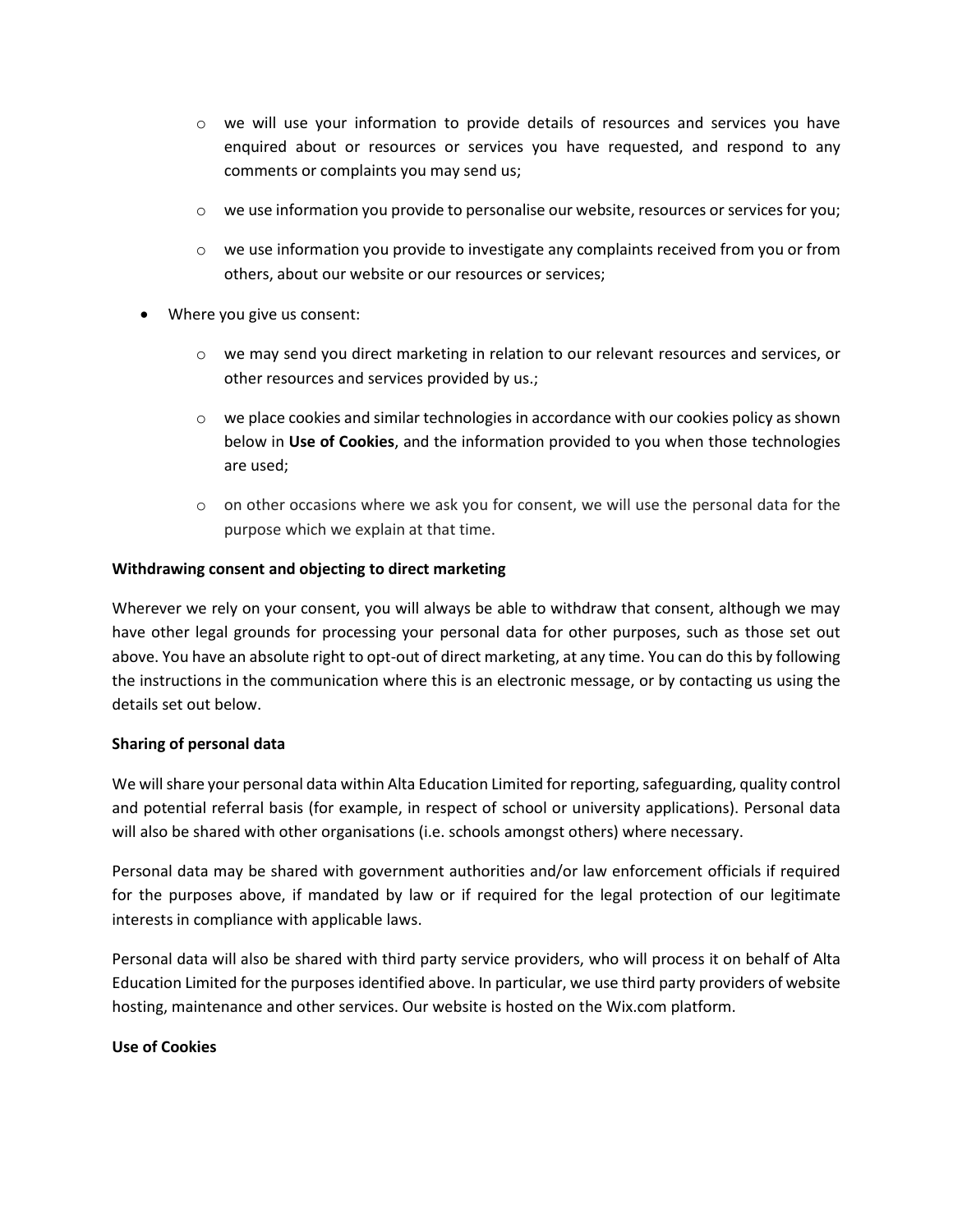Cookies are small pieces of data stored on a site visitor's browser. They are typically used to keep track of the settings users have selected and actions they have taken on a site. They are widely used in order to make websites work, or work more efficiently, as well as to provide information to the owners of the site. A cookie in no way gives us access to your computer or any information about you, other than the data you choose to share with us.

Our website will inform you that we use cookies on the first time you visit it. It will also inform you can decline cookies from being installed.

| <b>Cookie Name</b>      | <b>Purpose</b>                                                       | <b>Duration</b>           | <b>Cookie</b><br><b>Type</b> |
|-------------------------|----------------------------------------------------------------------|---------------------------|------------------------------|
| <b>XSRF-TOKEN</b>       | Used for security reasons                                            | Session                   | <b>Essential</b>             |
| hs                      | Used for security reasons                                            | Session                   | Essential                    |
| svSession               | Used in connection with<br>user login                                | 2 years                   | Essential                    |
| SSR-caching             | Used to indicate the system<br>from which the site was<br>rendered   | 1 minute                  | Essential                    |
| wixCIDX                 | Used for system<br>monitoring/debugging                              | 3 months                  | Essential                    |
| _wix_browser_sess       | Used for system<br>monitoring/debugging                              | session                   | Essential                    |
| consent-policy          | Used for cookie banner<br>parameters                                 | 12<br>months              | Essential                    |
| smSession               | Used to identify logged in<br>site members                           | Session                   | Essential                    |
| $TS^*$                  | Used for security and anti-<br>fraud reasons                         | Session                   | Essential                    |
| bSession                | Used for system<br>effectiveness measurement                         | 30<br>minutes             | <b>Essential</b>             |
| fedops.logger.sessionId | Used for<br>stability/effectiveness<br>measurement                   | 12 <sup>°</sup><br>months | Essential                    |
| wixLanguage             | Used on multilingual<br>websites to save user<br>language preference | 12<br>months              | Functional                   |

Our web host installs the following cooking in all their websites:

Our website also uses Google Analytics which is a tool that helps website owners measure how users interact with website content. We use the data provided by Google Analytics to develop the site and content around our users' interests. To opt out of being tracked by Google Analytics across all websites, visit this link[: http://tools.google.com/dlpage/gaoptout.](http://tools.google.com/dlpage/gaoptout)

**The rights you have**